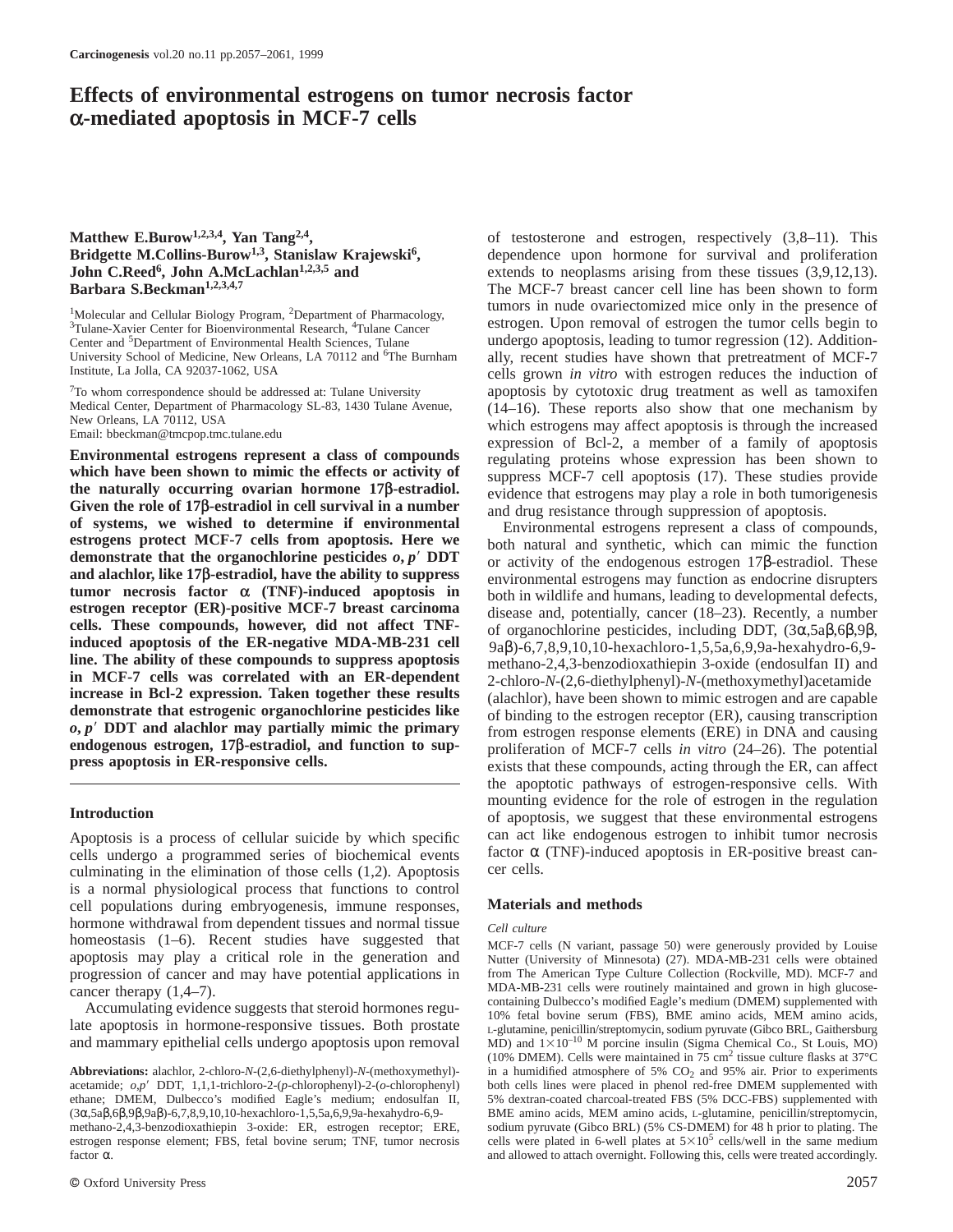17β-Estradiol was purchased from Amersham Corp. (Arlington Heights, IL), 1,1,1-trichloro-2-(*p*-chlorophenyl)-2-(*o*-chlorophenyl)ethane (*o*,*p*9 DDT) was purchased from Sigma, alachlor and endosulfan II were purchased from AccuStandard (New Haven, CT).

## *Luciferase assays*

Estrogen-responsive reporter gene analysis was performed as described by Klotz *et al*. (26). Briefly, MCF-7 cells were placed in 5% CS-DMEM for 48 h prior to plating. The cells were plated in 6-well plates at  $5\times10^5$  cells/well in the same medium and allowed to attach overnight. The next day the cells were transfected for 5 h in serum/supplement-free DMEM with 2 µg of plasmid pERE2-luciferase, which contains two copies of the vitellogenin ERE linked to the luciferase gene, and 1 µg of plasmid pCMV-β-galactosidase using 12 µl of lipofectamine (Gibco BRL). After 5 h, the transfection medium was removed and replaced with phenol red-free DMEM supplemented with 5% DCC-FBS containing vehicle, 17β-estradiol or environmental estrogen and incubated for 18 h at 37°C.

After 18 h the treatment-containing medium was removed and  $250 \mu l$  of 1× lysis buffer (Analytical Luminescence Laboratory, Ann Arbor, MI) was added per well and incubated for 15 min at room temperature. The cell debris was then pelleted by centrifugation at 15 000 *g* for 5 min. The cell extracts were normalized for protein concentration using the Bio-Rad Reagent following **Fig. 1.** Reporter gene activity of environmental estrogens. MCF-7 cells were the supplied protocol (Bio-Rad Hercules CA) For B-valactosidase as the supplied protocol (Bio-Rad, Hercules, CA). For  $\beta$ -galactosidase assays,<br>the cell extract was placed in 500 µl of Z-buffer (60 mM Na<sub>2</sub>HPO<sub>4</sub>, 40 mM<br>NaH<sub>2</sub>PO<sub>4</sub>, 10 mM KCL 1 mM MoSO<sub>4</sub>, 35 mM B-mercantoethanol), 100 NaH<sub>2</sub>PO<sub>4</sub>, 10 mM KCl, 1 mM MgSO<sub>4</sub>, 35 mM β-mercaptoethanol), 100 μl <sup>100 nM</sup> *o,p'* DDT (DDT), 1 μM alachlor (Ala) or 1 μM endosulfan II of *o*-nitrophenyl-β-D-galactopyranoside at 4 mg/ml in Z-buffer was added to (End  $\alpha$  is matched to the tubes placed at 37°C. The addition of 400  $\mu$  of 1 M were harvested 18 h later for luciferase assays. Data is expressed as fold<br>each reaction and the tubes placed at 37°C. The addition of 400  $\mu$   $Na<sub>2</sub>CO<sub>3</sub>$  terminated the reactions. The  $\beta$ -galactosidase activity of each reaction<br>was measured at an absorbance of 420 nM. Luciferase activity for the cell three independent determinations. extracts were determined using Luciferase Substrate (Promega, Madison, WI) in a Monolight 2010 luminometer (Analytical Luminescence Laboratory, Ann Arbor, MI). **Results**

previously (27). Briefly, MCF-7 or MDA-MB-231 cells were plated at 5.0×10° et al. showed that some organochlorine pesticides such as cells/ml in 10 cm<sup>2</sup> wells in 5% CS-DMEM. The cells were allowed to adhere for 24 h befo

(10 mM Ins-HCl, 10 mM EDTA, 0.5% w/v SDS, pH 7.4) to which RNase A<br>(100 µg/ml) was added. After incubation for 2 h at 37°C, proteinase K<br>(0.5 mg/ml) was added and the lysates were heated to 56°C for 1 h. NaCl reporter gen

MCF-7 cells  $(5\times10^6)$  were grown for 3 days and then harvested in sonicating 0.81-fold, respectively, indicating that the effect of these buffer  $(62.5 \text{ mM Tris-HCl}$ , pH 6.8, 4% w/v SDS, 10% glycerol. 1 mM compounds on FRFbuffer (62.5 mM Tris-HCl, pH 6.8, 4% w/v SDS, 10% glycerol. 1 mM<br>
phenylmethylsulfonyl fluoride, 25 mg/ml leupeptin, 25 mg/ml aprotinin) and<br>
sonicated for 30 s. Following centrifugition at 1000 g for 20 min, 50 µg of<br>
pr 2% w/v SDS, 10% glycerol, 5% β-mercaptoethanol, 0.01% bromophenol blue), boiled for 3 min and electrophoresed on a 15% polyacrylamide gel. mediated gene expression roughly equivalent to a 1 nM dose The proteins were transferred electrophoretically to a nitrocellulose membrane. of the ovarian estrogen  $17\beta$ -estradiol.<br>The membrane was blocked with phosphate-buffered saline/0.05% Tween, The membrane was blocked with phosphate-buttered saline/0.05% Tween,<br>5% low fat dry milk solution at 4°C overnight. The membrane was subsequently<br>incubated with a solution of rabbit antisera (anti-Bcl-2 1:4000) and incuba



*Viability assay* Several reports in the literature have addressed the estrogenicity Cell viability was determined using the Trypan blue assay as described of endocrine-disrupting chemicals in breast cancer cells. Klotz previously (27). Briefly, MCF-7 or MDA-MB-231 cells were plated at  $5.0 \times 10^5$  et al. treated with TNF (10 ng/ml) (R&D systems, Minneapolis MN) and harvested This group also showed that these compounds are capable of 24 h later for viability analysis using the Trypan blue exclusion method. driving reporter gene transcription from ERE elements. These Percent viability was expressed as the percentage of viable cells in the treated studie Percent viability was expressed as the percentage of viable cells in the treated studies indicate the role of environmental estrogens in signaling<br>samples as compared with control viability, with 500 cells counted per sam *DNA fragmentation analysis* possess the ability to induce proliferation of MCF-7 cells Following treatment, cells were harvested for DNA as described previously (24–26). Based on these data we examined the estrogenic (27). Briefly,  $1-2\times10^6$  cells were pelleted and resuspended in lysis buffer activity of estrogen and the environmental estrogens  $o, p'$  DDT (10 mM Tris-HCl, 10 mM EDTA, 0.5% w/v SDS, pH 7.4) to which RNase A and algoba was then added (final concentration 1 M) and lysates were incubated overnight to result in a 12.5-fold increase in luciferase activity (Figure 1).<br>at 4°C. Lysates were centrifuged at 15 000 g for 30 min and nucleic acids  $o, p'$  DDT (100 nM) resulted in an equivalent 12-fold increase the supernatant were precipitated in 2 vol of ethanol with 3 M Na acetate. in luciferase activity, while alachlor  $(1 \mu M)$  induced a Isolated DNA was then separated by electrophoresis on 1.5% agarose gels for  $\alpha$  1.fold Isolated DNA was then separated by electrophoresis on 1.5% agarose gels for  $\frac{9.1\text{-}fold}{2 \cdot 1.50}$  increase in luciferase activity. Addition of the pure anti-estrogen ICI 182,780 with either 17 $\beta$ -estradiol,  $o, p'$  DDT *Immunoblot analysis*<br>*Immunoblot analysis* or alachlor reduced luciferase activity to 4.8-, 1.8-, 0.79- and<br>*MCF-7* cells (5×10<sup>6</sup>) were grown for 3 days and then harvested in sonicating 0.81-fold, respectively, indicatin

for 2 h at room temperature. Blots were washed in phosphate-buffered saline/ the environmental estrogens  $o, p'$  DDT and alachlor to inhibit Tween solution and incubated with goat anti-rabbit antibodies conjugated to TNF-mediated cell death. We previously demonstrated that horseradish peroxidase (1:30 000 dilution; Oxford Scientific, Oxford, MI) for TNF strongl horseradish peroxidase (1:30 000 dilution; Oxford Scientific, Oxford, MI) for<br>30 min at room temperature. Following four washes with PBS/Tween solution,<br>immunoreactive proteins were detected using the ECL chemiluminescence to the manufacturer's instructions. After analysis, membranes were stained alachlor. TNF (10 ng/ml) caused a decrease in viability from with Ponceau S to verify equal loading and transfer. 100% in the control to  $33 \pm 4.46$ % at 24 h. Pretreatment of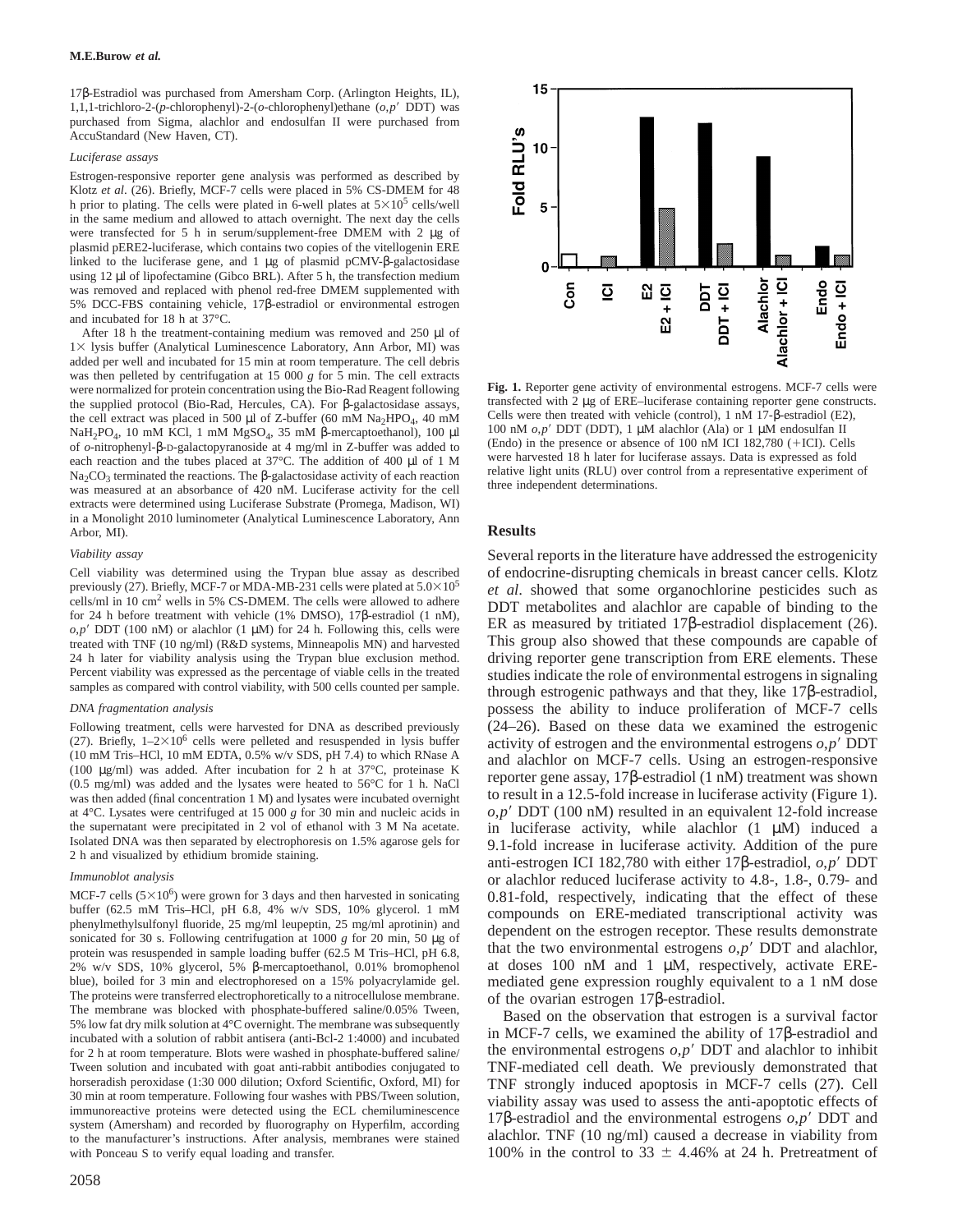

**Fig. 2.** Effects of estrogens on TNF-induced cell death in MCF-7 N cells. **Fig. 4.** Effects of estrogens on TNF-induced cell death in MDA-MB-231 MCF-7 cells were treated with vehicle (Con), 1 nM 17-8-estradiol (E2), 100 c MCF-7 cells were treated with vehicle (Con), 1 nM 17-β-estradiol (E2), 100 cells. Cells were treated with vehicle (Con), 1 nM 17-β-estradiol (E2), nM  $o,p'$  DDT (DDT) or 1 µM alachlor (Ala) for 24 h prior to the addition 1 nM *o*,*p'* DDT (DDT) or 1 µM alachlor (Ala) for 24 h prior to the addition 100 nM *o*,*p'* DDT (DDT) or 1 µM alachlor (Ala) for 24 h prior to the of TNF (10 ng/ml). Cells were harvested 24 h later and viability was additi of TNF (10 ng/ml). Cell were harvested 24 h later and viability was addition of TNF (10 ng/ml). Cells were harvested 24 h later and viability assessed using the Trypan blue method. Data are expressed as percent assessed using the Trypan blue method. Error bars represent standard was assessed using the Trypan blue method. Data are expressed deviation of the mean for five independent experiments performed in viability from a repres deviation of the mean for five independent experiments performed in viability from a representations.<br>
duplicate Absence of error bars indicates <2.5% SD Statistical determinations. duplicate. Absence of error bars indicates  $<$  2.5% SD. Statistical significance (\*) as compared with TNF treatment was determined using Student's *t*-test with  $P \le 0.02$  for Ala + TNF and  $P \le 0.005$  for 17βestradiol  $+$  TNF and DDT  $+$  TNF.



31% inhibition of TNF-induced cell death, restoring viability sess survival effects in ER-negative breast cancer cells. to 64  $\pm$  3.1% (Figure 2). Similarly 100 nM  $o, p'$  DDT reduced Given that Bcl-2 is an estrogen-responsive gene, we exam-





**Fig. 5.** Estrogen-induced Bcl-2 expression. MCF-7 cells were grown in 5% CS-DMEM medium for 5 days and subsequently treated with vehicle (C), 1 nM 17-β-estradiol (E2), 100 nM *o,p'* DDT (DDT) or 1 μM alachlor (Ala) in the presence or absence of 100 nM ICI 182,780  $(+ICI)$  as shown above. Cells were harvested 24 h later for western blot analysis of Bcl-2 expression.

(1 µM) all suppressed TNF-induced DNA fragmentation to near control levels.

To determine if the anti-apoptotic effects of these chemicals are exclusive to ER-positive breast cancer cells, we examined their effects on TNF-induced apoptosis in the ER-negative **Fig. 3.** Effects of estrogens on TNF-induced DNA fragmentation in MCF-7<br>
NCF-7<br>
NCP-231 breast cancer cell line. TNF (10 ng/ml) treat-<br>
Ncells. MCF-7 cells were treated with vehicle (C), 1 nM 17-β-estradiol<br>
(E2), 100 nM of these cells with 17β-estradiol (1 nm), *o*,*p*<sup>*'*</sup> DDT (100 nM) or alachlor  $(1 \mu M)$  for 24 h prior to the addition of TNF  $(10$ ng/ml) resulted in 21.2, 26.7 and 23.3% losses of viability, MCF-7 cells for 24 h with 1 nM 17β-estradiol resulted in a respectively, demonstrating that these compounds do not pos-

TNF cell death by 30.5%, restoring viability to  $63.5 \pm 4.46\%$ . ined the abilities of 17β-estradiol and the environmental Treatment with 1 mM alachlor was able to inhibit cell death estrogens  $o, p'$  DDT and alachlor to increase expression of this by 24%, restoring viability to 57  $\pm$  1.33%. DNA fragmentation gene. MCF-7 cells were treated for 48 h with 17β-estradiol analysis was used to demonstrate that the suppression of TNF-  $(1 \text{ nM})$ ,  $o,p'$  DDT (100 nM) or alachlor (1  $\mu$ M) with or induced loss of viability was due to induction of apoptosis without pre-exposure to ICI 182,780 (100 nM). Western blot (Figure 3). Consistent with previous results, TNF induced analysis revealed an increase in expression of Bcl-2 with all strong DNA fragmentation at 48 h (27). A 24 h pre-treatment three compounds which was inhibited by ICI 182,780 treatwith 17β-estradiol (1 nM), *o,p'* DDT (100 nm) or alachlor ment, indicative of a specific ER-mediated pathway (Figure 5).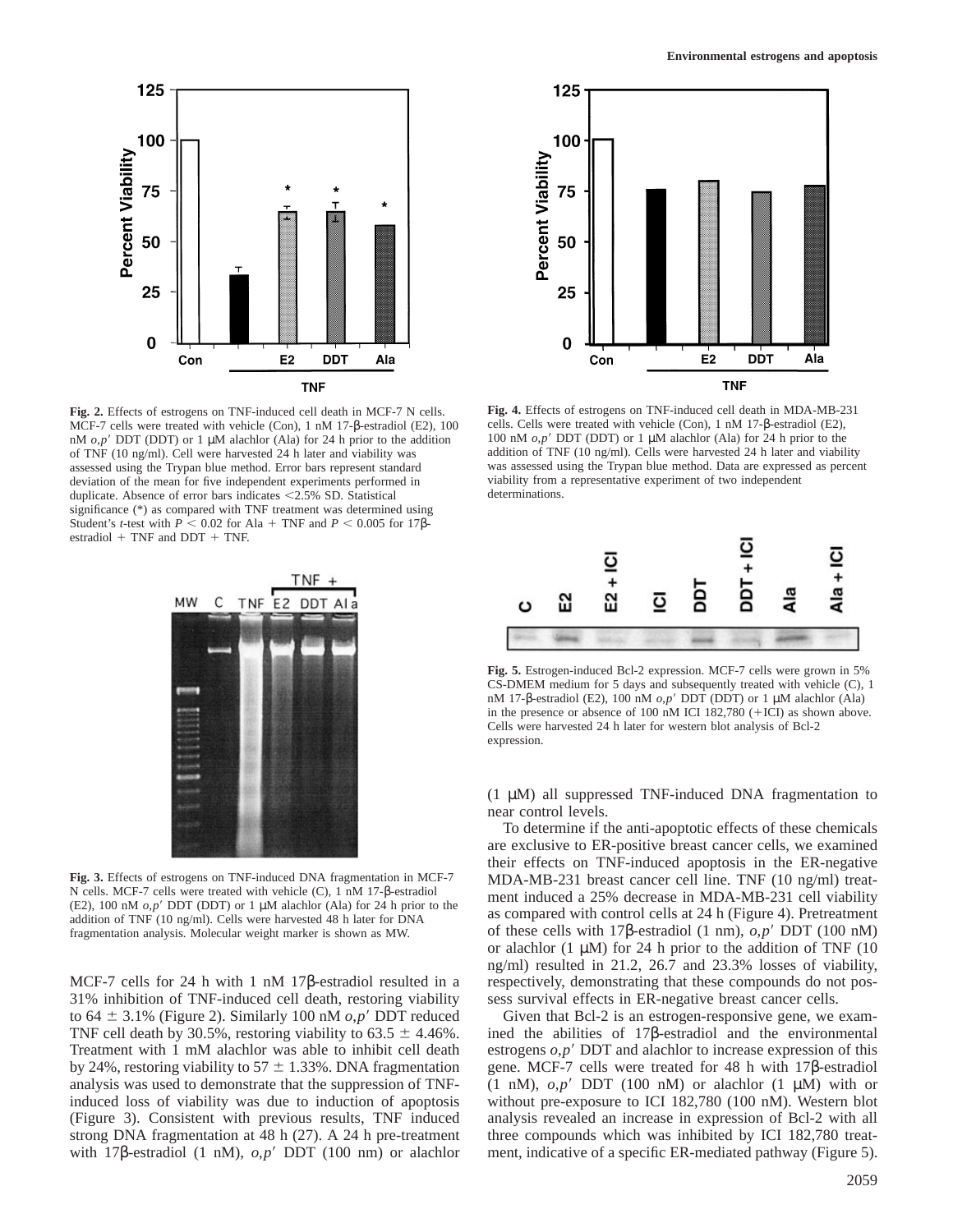Environmental estrogens represent a class of compounds which<br>possess the ability to mimic the activity and effects of<br>endogenous 17 $\beta$ -estradiol. In addition to their role as endocrine<br>disrupters in wildlife, these compo cancer. 17β-Estradiol induces proliferation of the ER-positive<br>
MCF-7 breast cancer cell line and also acts as a survival factor<br>
in these cells with increased expression of Bcl-2. We have also demonstrated<br>
that the anti-

We have previously demonstrated that TNF acts as a potent inducer of apoptosis in sensitive MCF-7 cells (27). Consistent **Acknowledgements** with the previous demonstration of the survival effect of<br>estrogen, we show that 1 nM 17β-estradiol is capable of for their provision of the MCF-7 cell variants. This work was supported by a partially suppressing TNF-induced apoptosis in MCF-7 cells. predoctoral fellowship from the US Department of Defense Breast Cancer<br>The abilities of both  $\alpha$  n' DDT and alachlor to protect against<br>Research Program DAMD17-The abilities of both  $o, p'$  DDT and alachlor to protect against<br>TNF-induced cell death in MCF-7 cells closely correlate with<br>the relative estrogenic potential of these compounds. The most<br>estrogenic compounds in the repo estrogenic compounds in the reporter gene assay,  $17\beta$ -estradiol (at 1 nM) and  $o, p'$  DDT (at 100 nM), exerted the greatest survival effects against TNF-induced cell death. While alachlor,<br>a less potent ER agonist even at 1 µM, exerted the least effect **References** on suppression of TNF cytotoxicity. However, upon analysis of 1. Kerr,J.F., Winterford,C.M. and Harmon,B.V. (1994) Apoptosis. Its DNA fragmentation induced by TNF we observed a significant significance in cancer and cancer therapy. *Cancer*, **73**, 2013–2026.<br>
reduction in aportosis by pretreatment with all three agents 2. Walker, N.I., Harmon, B.V., reduction in apoptosis by pretreatment with all three agents,<br>suggesting that subtle differences in viability may not directly<br>correlate with qualitative analysis of apoptosis.<br>correlate with qualitative analysis of apopto

 $p, p'$  DDT, was capable of activating cellular signaling events<br>in ER-negative MCF-10A cells, suggesting that some organo-<br>chlorine pesticides or potentially environmental estrogens may<br>6. Thompson, C.B. (1995) Apoptosis function through other signaling pathways (28). To investigate disease. *Science*, **267**, 1456–1462. the possibility that either alachlor or  $o, p'$  DDT affects apoptosis 7. Wright,S.C., Zhong,J. and Larrick,J.W. (1994) Inhibition of apoptosis as a<br>in an ER-independent manner, we used the ER-negative MDA-<br>mechanism of tum in an ER-independent manner, we used the ER-negative MDA-<br>
MB-231 cell line. ER-negative MDA-MB-231 breast cancer<br>
eells were not as sensitive to the cytotoxic effects of TNF as<br>
MCF-7 cells. As expected, in ER-negative M MCF-7 cells. As expected, in ER-negative MDA-MB 231 cells 9. Hahm,H.A. and Davidson,N.E. (1998) Apoptosis in the n<br>178-estradiol exerted no protective effect against TNF-induced and breast cancer. *Endocrine-Relat. Cancers* 17β-estradiol exerted no protective effect against TNF-induced<br>
cell death. Similar to the effects of 17β-estradiol, pretreatment<br>
of these cells with either *o,p'* DDT or alachlor did not affect<br>
of these cells with eit the ability of TNF to induce cell death, suggesting that at the cell death and tissue remodelling during mouse mammary gland involution. concentrations used and under the conditions tested here the *Development*, **115**, 49–58.<br>effects observed on aportosis are occurring through an FR<sub>5</sub>, 12. Kyprianou, N., English, H.F., Davidson, N.E. and Isaacs, J.T. (199 effects observed on apoptosis are occurring through an ER-<br>dependent pathway. However, we cannot rule out the possibility<br>that these compounds may possess anti-apoptotic effects not<br>observed here which occur through an ERobserved here which occur through an ER-independent mechanism.<br>**Example 1995** Estrogen promotes the street of the top of the top mechanism by which estrogens and Hart, J.C. and Pratt, M.A. (1995) Estrogen promotes

Bcl-2, a member of a family of apoptosis regulating proteins 3902–3907. (14–16). Additionally, Jaattela *et al.* have demonstrated that 15. Wang,T.T. and Phang,J.M. (1995) Effects of estrogen on apoptotic pathways<br>overexpression of Bcl-2 in MCF-7 cells resulted in resistance in human breast ca overexpression of Bcl-2 in MCF-7 cells resulted in resistance<br>to TNF-induced apoptosis (17). The data presented here show<br>that, like estrogen, the two organochlorine compounds  $o,p'$ <br>DDT and alachlor both increase Bcl-2 ex DDT and alachlor both increase Bcl-2 expression in an

- 
- 
- 
- Recently, Shen *et al.* demonstrated that an isomer of DDT, 4. Raff,M.C. (1992) Social controls on cell survival and cell death. *Nature*,  $\frac{356}{297-400}$ .
	-
	-
	-
	-
	-
	-
	-
	-
	-
- Recent reports show that one mechanism by which estrogens<br>may affect apoptosis is through increased expression of<br>mechanism in human breast cancer cells. Cancer Res., 55,<br>expression in human breast cancer cells. Cancer Res
	-
	-